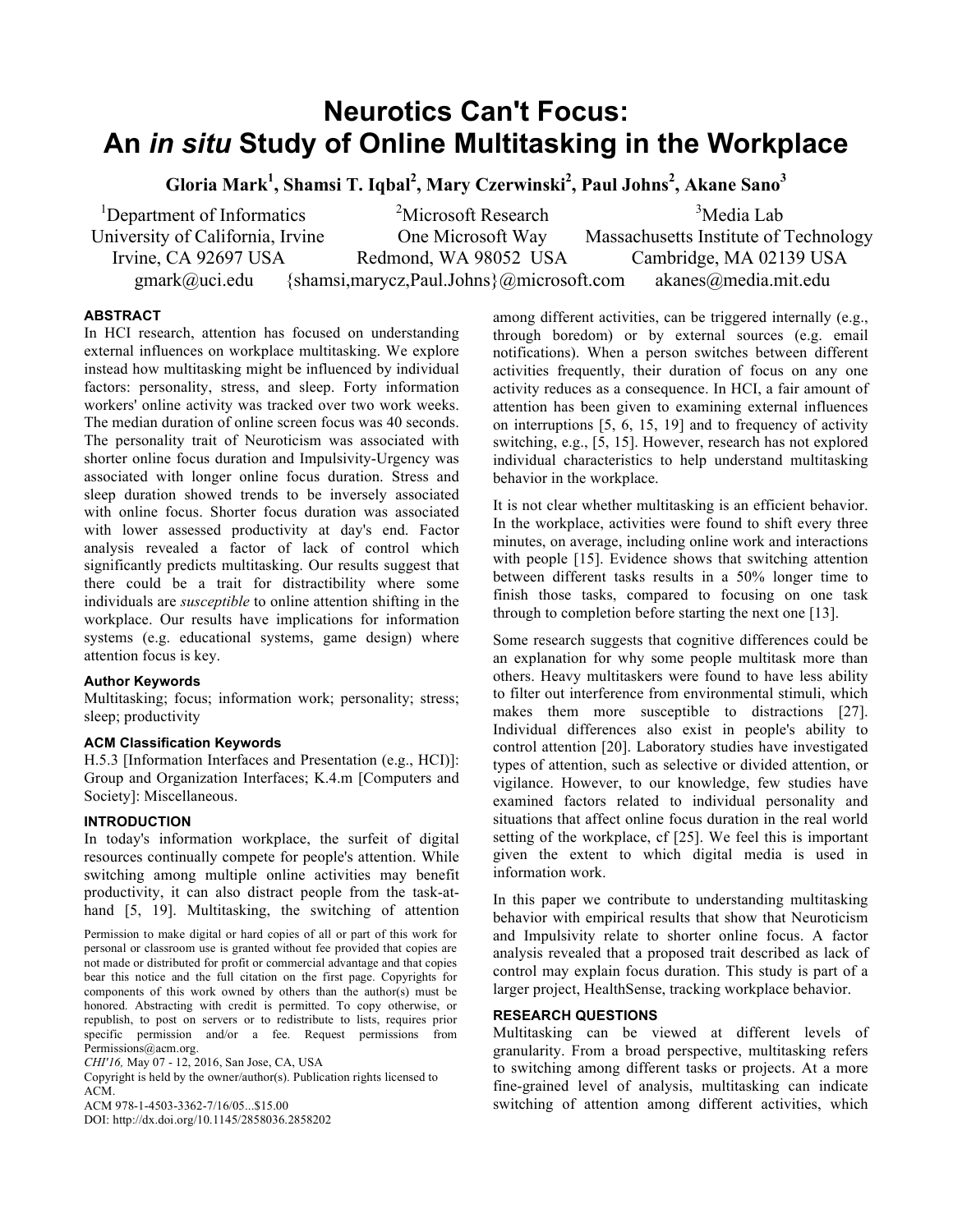could be within the same task. This finer-grained perspective can be used as a lens to understand how people shift their attention when working online. Models of attentional resource allocation describe that people have limited attentional resources, and investing resources for some activities leaves fewer resources available to apply to other activities [35]. Based on a review of the literature, we expect that the following personality and physiological factors can affect resource use, reflected in online focus.

*Personality: Neuroticism*. In laboratory studies, higher Neuroticism relates to lower performance in selective attention tasks [30]. Neuroticism is a personality trait, assumed to be invariant (and to have a biological basis), is characterized by anxiety and is a response to emotional stimuli [9]. Neurotics are more prone to stress, report more daily problems, and tend to reanalyze prior events over and over in their minds [17]. Because Neuroticism is considered an invariant trait, the effects of an experience in one domain (e.g. home life) can carry over into another domain (e.g. the workplace) [12]. Investing mental resources, e.g., in reevaluating prior events, could result in fewer attentional resources available to focus on the current activity. The relationship of Neuroticism and attention has not been investigated in the workplace. We expect that Neuroticism might become manifest in the workplace as a shorter duration of focus on any computer screen.

#### H1: *Neuroticism is related to a shorter focus duration*.

*Personality: Impulsivity.* Impulsivity could also influence multitasking. While considered a personality trait, impulsivity is viewed as a heterogeneous construct (see [8] for a review). Generally speaking, people who are impulsive lack resources to restrain themselves from actions [8]. In the workplace, people who are impulsive may not be able to resist distractions, e.g., checking email or the Internet, leading to attention shifting and thus shorter focus duration on any single activity. We draw on the model of impulsiveness of Whiteside et al. [34] based on a factor analysis of previous models, which identified four impulsivity factors considered to be distinct psychological processes. We feel the most relevant factors for understanding workplace multitasking and attentional focus are the factors of Urgency and (Lack of) Perseverance. Urgency refers to the tendency to act on strong impulses (e.g. one cannot control cravings). (Lack of) Perseverance refers to one's inability to remain on a task until completion. We feel that less relevant to our fine-grained perspective of multitasking are the factors of Lack of Premeditation, which refers to the inability to carefully plan longer term action (e.g. before going on a trip to Hawaii); and sensation-seeking, the tendency to seek adventure.

H2a: *Impulsivity-urgency is related to shorter focus duration.*

H2b: *Impulsivity-(lack of) perseverance is related to shorter focus duration.*

*Stress.* Stress can also impact online focus duration. Lazarus [23] defines stress as when external and internal demands exceed a person's available resources. Theories of the effect of stress on attention explain that stress uses up available attentional resources [2]. Some amount of stress can prolong focus and inhibit attending to irrelevant information, or distractions [18]. However, alternative views (capacity-resource view; thought suppression) explain that stress makes it difficult for people to selectively focus since stress depletes resources that inhibit the ability to filter out distractions [1], and to suppress irrelevant information [33]. In laboratory studies, stress has been associated with impaired selective attentional performance, e.g. [32], which is consistent with views that stress depletes attentional resources. In the workplace, psychological stress has been linked to reduced efficiency, decreased performance capacity, and low motivation [10]. Thus, we expect stress to shorten focus.

## H3: *Stress is related to shorter focus duration.*

*Physical well-being: sleep.* A consistent finding of sleep deprivation is that it affects psychomotor vigilance [14, 24], even when sleep loss is relatively minor [31]. Laboratory studies show that subjects who were sleep deprived showed deficits in switching between different cognitive tasks, yet no deficits were found with repetitive tasks [2]. This suggests that sleep loss impairs cognitive control which affects the ability to filter out irrelevant stimuli, i.e. to ignore distractions. Thus, less sleep could impair the ability to filter out distractions, leading to shorter focus duration. These results however, are all from laboratory studies. It is not clear whether these results on sleep duration would apply to people's behavior in the workplace. We expect that the effects of sleep duration would be manifest through shorter durations of focus when working online.

## *H4: Less sleep is associated with shorter focus duration.*

*Focus duration and productivity.* What might be a consequence of focus duration? People who switch between different tasks take longer to finish them, as opposed to performing tasks in sequential order [13]. Multitasking is reported to contribute to cognitive overload [29], which could also negatively impact productivity. For instance, in a hospital setting, multitasking resulted in gaps in information flow and errors [22]. We expect that information workers who shift their online focus more frequently over the course of the day should feel less productive at the end of the day.

H5: *Shorter focus duration is related to lower assessed productivity at the end of the day.*

## **METHOD**

Forty volunteers (20 females, 20 males) in a large high tech U.S. corporation, who responded to an ad, were observed *in situ* in their real work environment for about 12 business days. Their job roles involved information work and were varied: administrative support, engineering, and management. Participants were compensated with \$250.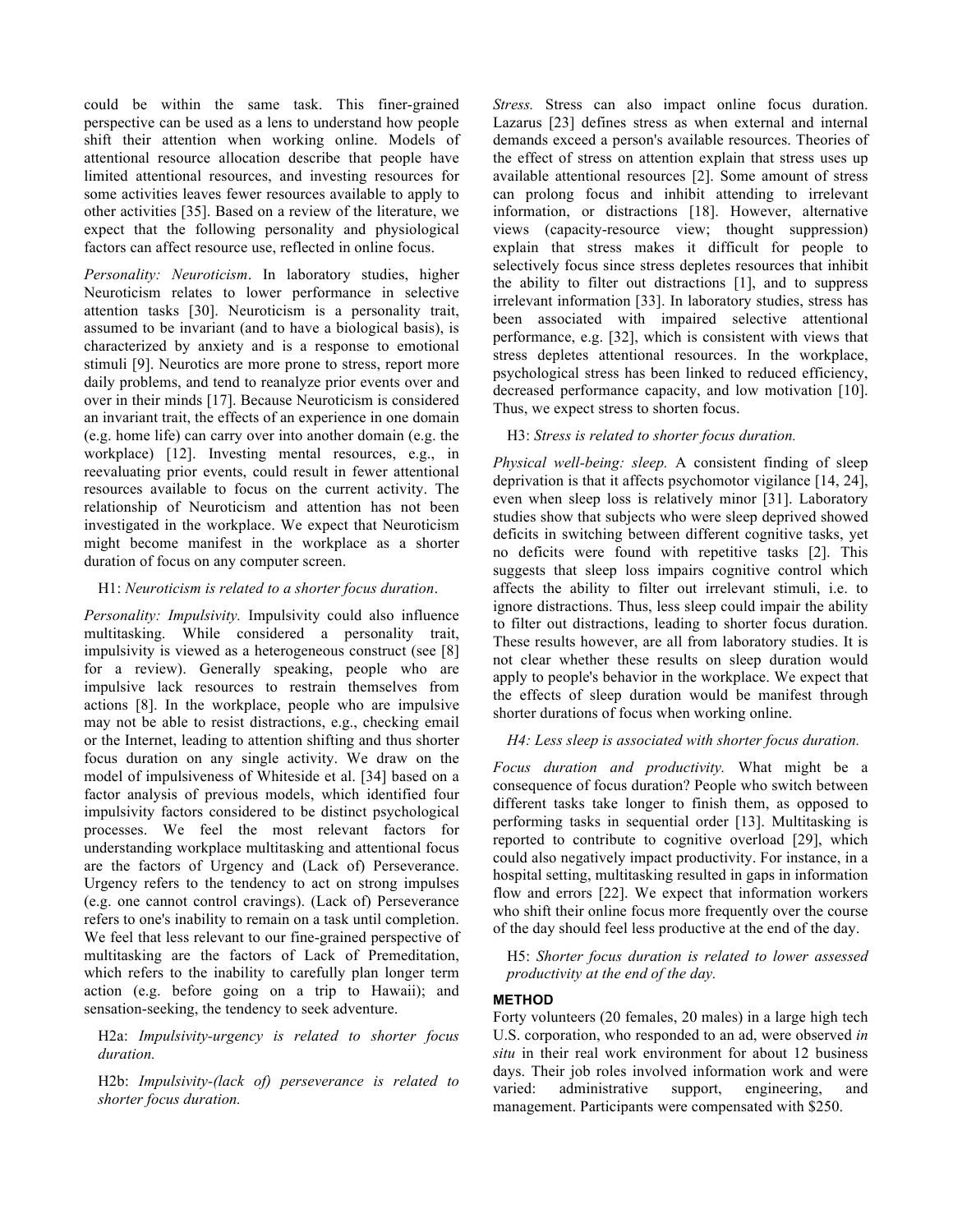Participants' computer activity at work was logged during all business hours automatically via custom-built Windows Activity Logging software. This logging software tracks every open application, which window is in the foreground, and whether the user is interacting with that window (with mouse, keyboard, touch, etc.). We measured the total duration of all applications, defined as the number of seconds that each application was in the foreground window, ending when the user either changed windows or the computer had no keyboard or mouse activity for a period of five minutes. As participants at times might not be using their computer for various reasons (e.g., while at a meeting), we used only those hours of data when the computer was used (i.e., when logged data showed that computer duration was greater than zero for that hour).

*Focus Duration* (online) *was measured* by dividing total daily logged computer duration by the number of computer screen switches. As discussed, we take a fine-grained perspective on multitasking to view shifting attention online. We feel that screen switches are a reasonable proxy for attention duration with computer work.

At the beginning of the study, a general survey was given. *Neuroticism* was measured as part of the Big 5 personality inventory [26]. *Impulsivity* was measured by the UPPS Impulsive Behavior Scale [34], using the dimensions of Urgency and Perseverance. *Stress* was measured by the Perceived Stress Scale (PSS) [3], a widely-deployed global measure of the degree to which people perceive stress in their lives. While these scales could be related to a greater or lesser degree, we felt that a thorough examination of our hypothesized variables would tell a more complete story. Our goal was to discover several lines of converging evidence that particular factors were significantly at play.

*Productivity* was measured by six items in the daily end of day survey, asking about accomplishment, efficiency, satisfaction, effectiveness, quality, and overall productivity (e.g., *"How efficient do you feel you were today in performing your work?").* Responses were measured on a Likert scale, with 1=not at all, and 7=extremely. The item dimensions were highly correlated (with correlations ranging from .68 to .94), so we combined them additively to construct an index measure of Productivity.

*Sleep* was measured by the Fitbit Flex actigraph which participants wore 24 hours a day.

*Analyses.* Focus Duration was our dependent variable for H1-H4. For H5, Focus Duration was the independent variable and end-of-day Productivity assessment was the dependent variable. For the analyses of daily data, we used only full weekday days of window logging (the time of the study setup sometimes resulted in partial days of data collection), and used only days when computer usage was greater than zero. For analyzing Neuroticism, Impulsivity, and Stress, we analyzed the data using regression analysis in SPSS. For analyzing sleep and productivity, which were

|                            | Mean  | sd    | Median | %Total |
|----------------------------|-------|-------|--------|--------|
| All computer usage         | 47.0  | 21.4  | 40.2   | 100%   |
| Email usage                | 61.8  | 35.1  | 51.8   | 33.95  |
| Productivity SW usage      | 64.0  | 39.3  | 52.9   | 21.14  |
| Communication SW usage     | 42.5  | 25.5  | 34.5   | 5.96   |
| Daily switches within apps | 131.9 | 103.7 | 112.0  |        |
| Daily switches betw apps   | 272.7 | 117.9 | 261.0  |        |

**Table 1. Avg. online screen focus duration (sec.) and switches.** 

daily data, i.e., multiple daily measures per person, we used Linear Mixed-Effects Models (**LMM**) in SPSS. This uses random and fixed effects to account for the repeated measures within subjects.

## **RESULTS**

Table 1 presents the average duration of focus on any computer screen for our 40 participants. Averaged over all workdays per person, and for all applications and online sites, the median duration of focus is about 40 seconds. Participants had slightly longer focus on email clients, and productivity software (Word, Powerpoint, Excel, Visual Studio, etc.) but had a shorter focus when using communication software (e.g., Skype, IM, Lync). The SD is also fairly small. In Table 1 we further divide switching behavior into switching between applications (e.g., between Word and email) and switching within applications (e.g., opening up different word documents or switching Internet sites). Switches occur more often between different applications which could suggest more of a context shift than switching within applications. Thus, the data shows that our participants' online activity is characterized by fairly short durations of focus on their computer screens.

#### **Personality traits and focus**

Results of our hypotheses tests are shown in Table 2 with pvalues adjusted by the Holm-Bonferroni sequential adjustment [16]. The results support H1: the higher the Neuroticism, the shorter the focus duration, explaining 13.4% of the variance of online focus duration.

We found support for H2a: the trait of Impulsivity-Urgency is associated with shorter focus duration, explaining 16.5% of the variance. We reject H2b: Impulsivity-Lack of Perseverance was not significantly associated with focus.

#### **Stress and focus**

We found weak support for H4: a strong trend showed that higher Stress was related to shorter focus duration, explaining 10.5% of the variance.

#### **Sleep and focus**

Eight outliers were removed from the daily sleep variable. For this two week study, we found a strong trend that the less one sleeps, the longer is the focus duration. Thus, we reject H4. However, this surprising result could be explained by deadlines. In the workplace, when people have deadlines, they may sleep less the night before and become highly focused on work to meet the deadline. Participants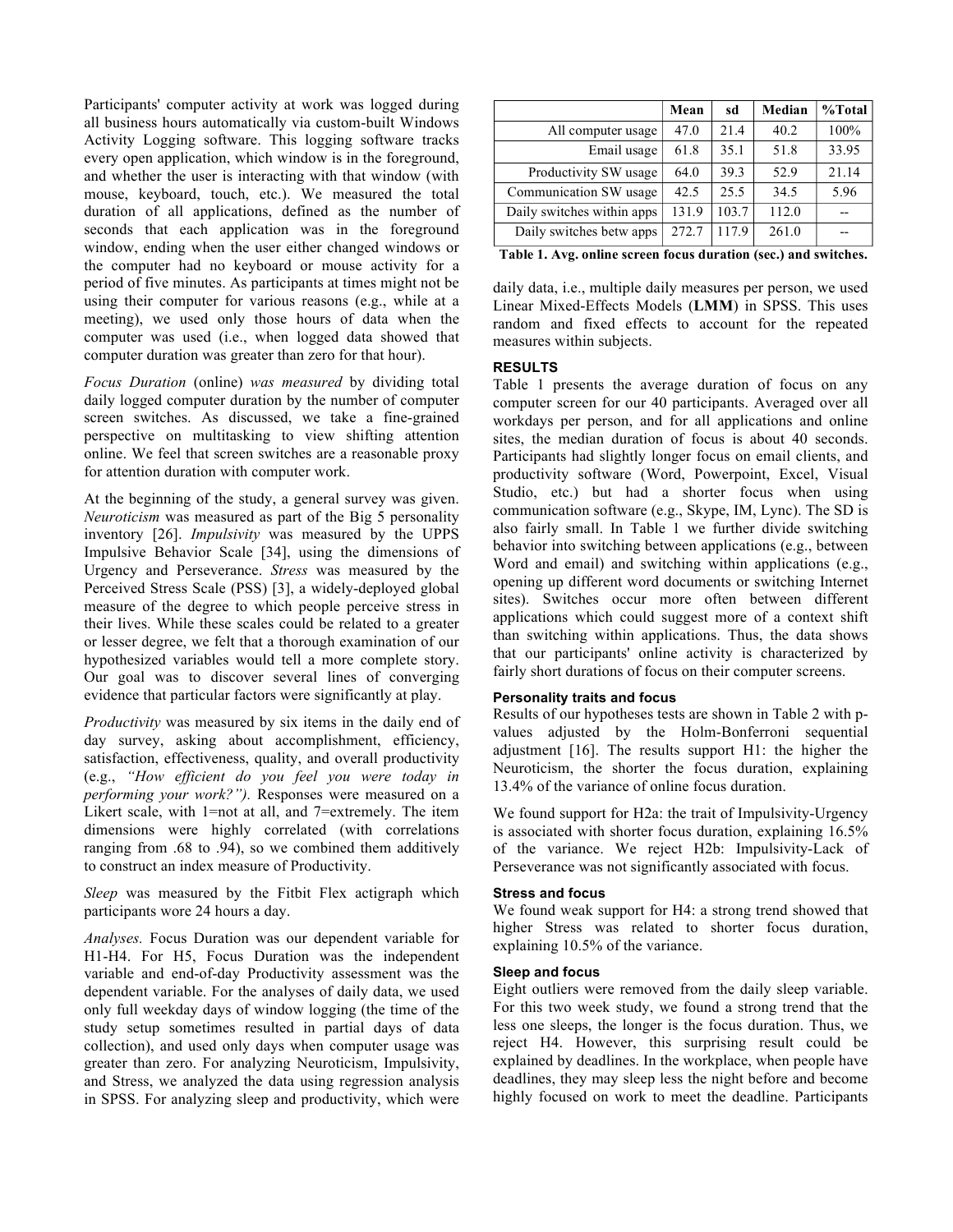|                                                                   | F    | Df    | p*  | coeff   | adj $R^2$ |
|-------------------------------------------------------------------|------|-------|-----|---------|-----------|
| H1: Neuroticism                                                   | 7.01 | 1,38  | .04 | $-1.69$ | .13       |
| H <sub>2</sub> a: Impuls-Urgency                                  | 8.68 | 1,38  | .03 | 1.01    | .17       |
| H2b: Impul-Lack Persev                                            | .26  | 1,38  | .62 | $-.30$  | .01       |
| H3: Stress                                                        | 5.56 | 1.38  | .06 | $-1.55$ | .11       |
| H4: Sleep                                                         | 5.60 | 1,280 | .06 | $-12$   | .02       |
|                                                                   |      |       |     |         |           |
| H <sub>5</sub> : Productivity regressed 4.16<br>on focus duration |      | 1,231 | .04 | .01     | .05       |

#### **Table 2. Results of linear regression of Focus Duration based on each predictor variable for H1-H5. \*p-values are adjusted with the Holm's method [16].**

were asked at the end of the day how much deadlines influenced their work that day with a 7-point Likert scale item. We found that the more deadlines influenced work, the longer the focus duration:  $F(1,285)=4.32$ ,  $p<0.04$ . A significant sleep by deadline interaction shows that the combination of less sleep with more influence of deadlines, the longer the focus:  $F(1,289)=3.74$ ,  $p<.05$ . However, we are unable to draw conclusions on how sustainable this would be over a longer period of time as our two-week study duration limited us from investigating that question.

#### **Productivity and focus**

Using the daily data, three outliers were removed from focus duration. Productivity assessment was the dependent variable, and Focus Duration was the independent variable, controlling for Neuroticism, Impulsivity-Urgency, Stress, and Sleep. Using LMM, we found a significant relationship, supporting H5. The Variance Inflation Factor was less than 5, indicating that multicollinearity was not a problem.

#### **Factor analysis**

 $\overline{a}$ 

We conducted a factor analysis on our observed variables (including deadlines). Factor analysis enables a researcher to uncover a structure of unobserved variables among correlated variables, by explaining the variability through latent factors [21]. With factor analysis, each variable is primarily associated with a distinct factor. We used a Varimax rotation with a Kaiser normalization. A scree plot revealed that two factors should be used, accounting for 62.4% of the variance (Table 3). We interpret the first factor as "lack of control" since Neuroticism and Stress may be responsible for a lack of control in suppressing thoughts (e.g. in reanalyzing prior events) and Impulsivity-Urgency refers to a lack of impulse control. The second factor loaded onto the single variable of deadlines, which we interpret as "time pressure", i.e., a situational explanation. We next regressed Focus Duration on these two factors: F(2, 37 $=$ 5.51, p<.008, adj. R<sup>2</sup>=.19. The results show that lack

| <b>Factors</b>                                              |              | $p^*$ coeff |
|-------------------------------------------------------------|--------------|-------------|
| Lack of Control (Neur, Imp-Urgency, Stress) 3.23 .003 -9.98 |              |             |
| Time Pressure (Deadlines)                                   | $-45 - 2.37$ |             |

**Table 3. Regression model for Focus Duration, based on the two factors identified through factor analysis.**

of control is a significant factor that can explain online attention duration (Table 3).

#### **DISCUSSION AND CONCLUSIONS**

We found that in information work, online focus is characterized by short durations, with only a median span of 40 seconds. Our results build on previous *in situ* descriptive studies of multitasking [5, 15] by suggesting that there may be an inherent trait of distractibility, cf [11], uncovered by a factor we call lack of control. As personality is difficult to change, the factor of "lack of control" could represent an invariant trait that makes people susceptible to online distractions. Given all the potential distractions that digital media presents to information workers, our results suggest that inherent traits could make some people more *susceptible* to distractions.

A potential consequence of multitasking is that shorter focus duration positively correlates with lower assessed productivity at days' end. This is consistent with interviews that describe that switching activities has a cost, e.g., in doing redundant work [15]. The result provides empirical support for costs in information work though more research is needed to uncover potential underlying factors.

Our results of personality effects have implications for educational systems and game design, where personality is found to influence use, e.g. [28]. System design could adapt to a user depending on one's pattern for focusing attention. Also, virtual agents could adapt interruptions and messaging according to a person's ability to focus.

As our study was only done in one workplace, we can only generalize to similar workplaces that are high tech, with educated workers (like our participants). Because personality traits are assumed invariant, the relationship of personality and focus duration appears causal (i.e., it is not likely that one's focus duration changes one's Neuroticism or Impulsivity trait). However, there could be underlying variables that influence these relationships which all warrant further exploration. Nevertheless, this research is a first step at investigating individual differences that can influence online focus; we hope that this research can spark further investigation to unpack explanations for multitasking and attention focus in the workplace.

## **ACKNOWLEDGMENTS**

This material is based upon work supported by the NSF under grant #1218705.

<sup>&</sup>lt;sup>1</sup> As there is no standard method for determining an  $R^2$  in LMM models [7] we ran a linear model with fixed effects alone to get an  $R<sup>2</sup>$  value. Not including random effects will underestimate the variance explained as it provides a lower bound.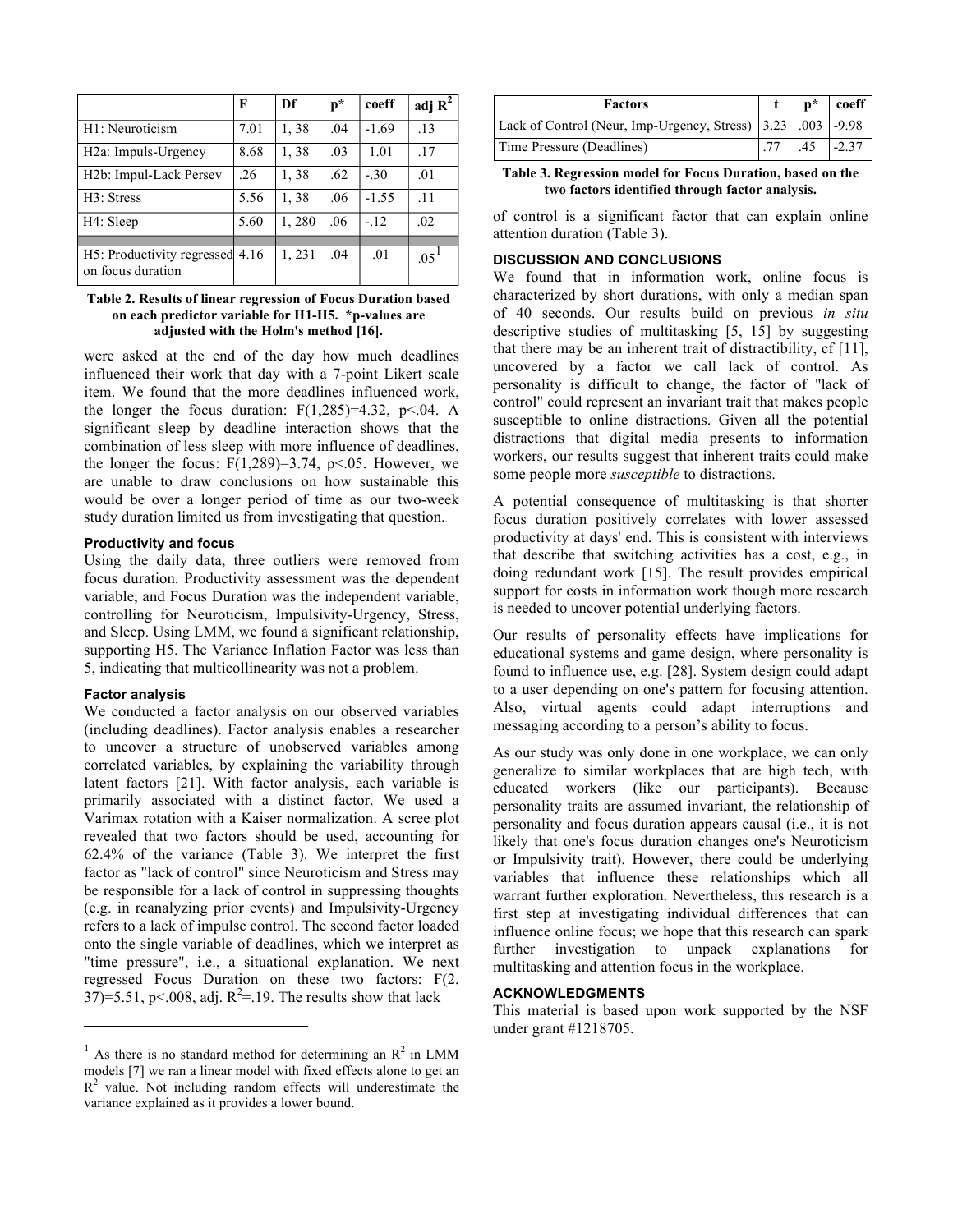## **REFERENCES**

- 1. John A. Bargh. 1992. The ecology of automaticity: Toward establishing the conditions needed to produce automatic processing effects. *American Journal of Psychology, 105,* 181–199.
- 2. Eran Chajut and Daniel Algom. 2003. Selective attention improves under stress: implications for theories of social cognition. *Journal of personality and social psychology* 85.2: 231.
- 3. Sheldon Cohen, Tom Kamarck, and Robin Mermelstein. 1983. A global measure of perceived stress. *Journal of health and social behavior* 1983: 385-396.
- 4. Allessandro Couyoumdjian, Stefano Sdoia, Daniela Tempesta, Giuseppe Curcio, Elisabetta Rastellini, Luigi De Gennaro, and Michele Ferrara. 2010. The effects of sleep and sleep deprivation on task-switching performance. *Journal of Sleep Research*, 19, 64–70.
- 5. Mary Czerwinski, Eric Horvitz and Susan Wilhite. 2004. A diary study of task switching and interruptions. in *Proceedings CHI'04,* 175-182.
- 6. Laura Dabbish, and Robert E. Kraut. 2004. Controlling interruptions: awareness displays and social motivation for coordination. *Proceedings of the 2004 ACM conference on Computer supported cooperative work,*  182-191.
- 7. Lloyd J. Edwards, Keith E. Muller, Russell D. Wolfinger, Bahjat F. Qaqish, and Oliver Schabenberger. 2008. An  $R^2$  statistic for Fixed Effects in the Linear Mixed Model. *Stat Med.* 2008 (27(29)). 6137.
- 8. John L. Evenden. 1999. Varieties of impulsivity. *Psychopharmacology*, *146*(4), 348-361.
- 9. Hans J. Eysenck, Hans J. and Michael W. Eysenck. 1987. *Personality and individual differences*. Plenum.
- 10. Kerry Fairbrother and James Warn. 2003. Workplace dimensions, stress and job satisfaction. *Journal of managerial psychology* 18.1: 8-21.
- 11. Sophie Forster and Nilli Lavie. 2015. Establishing the attention-distractibility trait. *Psychological science*. Dec. 14. 0956797615617761.
- 12. Michael R. Frone, Marcia Russell, and M. Lyme Cooper. 1994. Relationship between job and family satisfaction: Causal or noncausal covariation? *Journal of Management*. 20:565–579.
- 13. Richard Gendreau. 2007. The new techno culture in the workplace and at home. *Journal of American Academy of Business*, Cambridge, 11(2), 191-196.
- 14. Namni Goel, Hengyi Rao, Jeffrey S. Durmer, and David F. Dinges. 2009. Neurocognitive consequences

of sleep deprivation. *Seminars in Neurology*, 29, 320– 339.

- 15. Victor M. Gonzalez and Gloria Mark. 2004. "Constant, Constant, Multi-tasking Craziness": Managing Multiple Working Spheres. *Proceedings CHI'04*, 113- 120.
- 16. Sture Holm. 1979. A simple sequentially rejective multiple test procedure. *Scandinavian journal of statistics*, 6, 65-70.
- 17. Briana N Horwitz, Gloria Luong, and Susan T. Charles. 2008. Neuroticism and extraversion share genetic and environmental effects with negative and positive mood spillover in a nationally representative sample. *Personality and individual differences*, *45*(7), 636-642.
- 18. Pascal Huguet, Marie P. Galvaing, Jean M. Monteil, and Florence Dumas. 1999. Social presence effects in the Stroop task: Further evidence for an attentional view of social facilitation. *Journal of Personality and Social Psychology, 77,* 1011–1025.
- 19. Shamsi T. Iqbal and Eric Horvitz. 2007. Disruption and Recovery of Computing Tasks: Field Study, Analysis and Directions. in *Proceedings of CHI'07*, 677-686.
- 20. Steven W.Keele, and Harold L. Hawkins. 1982. Explorations of Individual Differences Relevant to High Level Skill. *Journal of Motor Behavior*, *14*(1), 3- 23.
- 21. Derrick N. Lawley, and Albert E. Maxwell. 1971. *Factor Analysis as a Statistical Method*. New York: American Elsevier Pub. Co.
- 22. Archana Laxmisan, Forogh Hakimzada, Osman R. Sayan, Robert A. Green, Jiajie Zhang, and Vimla L. Patel. 2007. The multitasking clinician: decisionmaking and cognitive demand during and after team handoffs in emergency care. *International journal of medical informatics*, *76*(11), 801-811.
- 23. Richard S.Lazarus, Psychological stress in the workplace. 1995. *Occupational stress: A handbook* 1: 3-14.
- 24. Julian Lim and David F. Dinges. 2008. Sleep deprivation and vigilant attention. Annals of the New York Academy of Sciences, 1129, 305–322.
- 25. Gloria Mark, Shamsi T. Iqbal, Mary Czerwinski, and Paul Johns. 2014. Bored Tuesdays and focused afternoons: The rhythm of attention and online activity in the workplace. *Proceedings of CHI'14, ACM Press,*  3025-3034.
- 26. Robert R. McCrae and Paul T. Costa. 1999. The five factor theory of personality. in *Handbook of Personality: Theory and Research*, L.A. Pervin, O.P. Johns, NY: Guilford, 139-153.